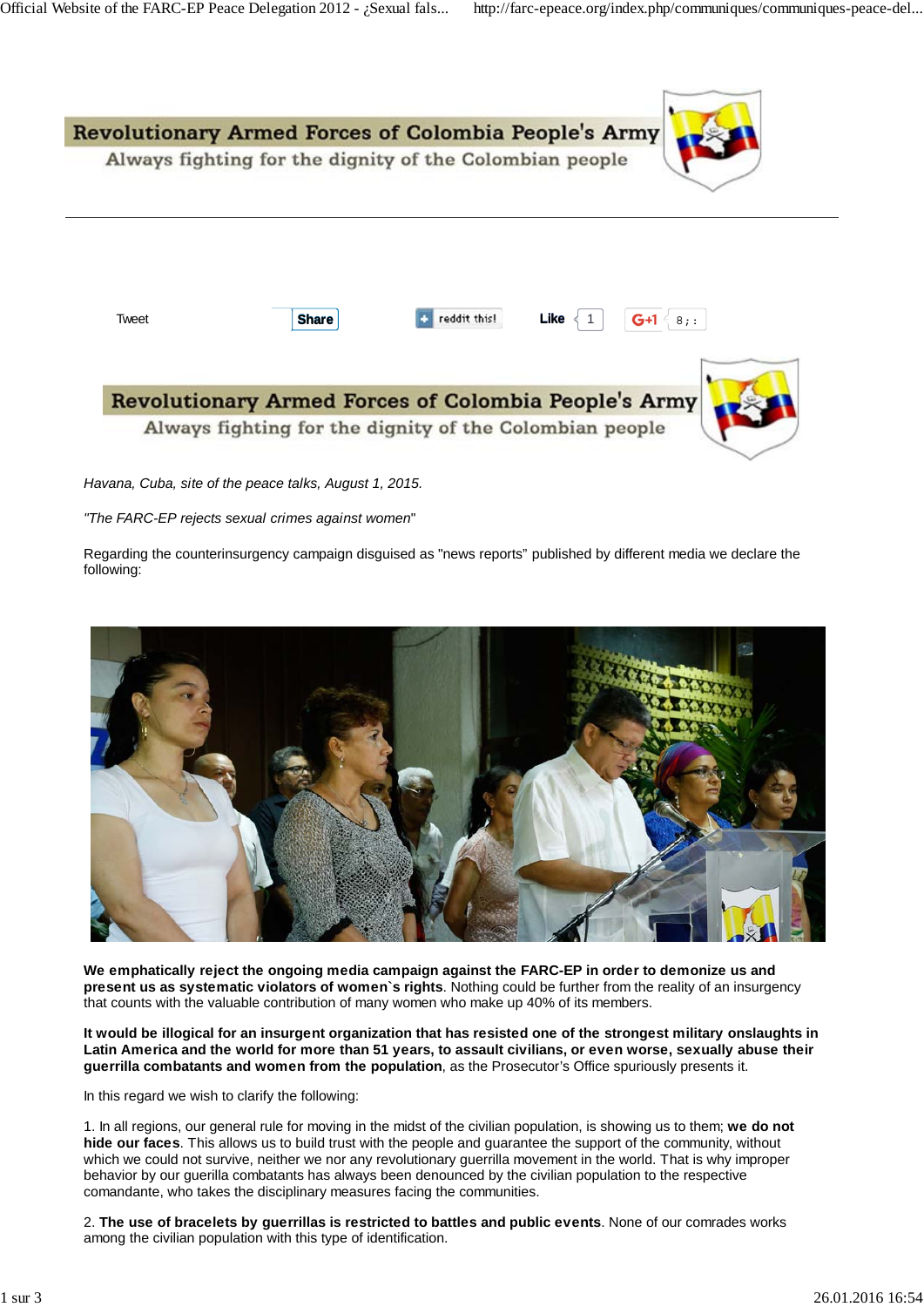3. **It is well known that criminal groups have used and use our name and our logos to commit crimes**, kidnappings and rapes against civilians.

4. Whether against civilian women or female guerrilla fighters in the FARC-EP, **rape is a crime that is punished with the maximum penalty contained in our regulations**, through a decision taken at a revolutionary war council in which the guerrilla combatants play the role of judge. Any cases that may have occurred since our founding as a revolutionary organization, which in more than 50 years has been joined by thousands of fighters from all classes and social strata, do not represent a systematic policy of the FARC-EP, as some media want to make us believe.

5. Undoubtedly, in the Colombian armed conflict **there has been a systemic policy to attack the civilian population through massacres, serious human rights violations against women and men, forced displacement and especially a policy of violence against women. But the FARC-EP hasn´t been the victimizer.** On the contrary, it is public knowledge that in Colombia for more than 30 years in the most complete and absolute impunity, a dirty war against the people has been implemented by the government and in this context we speak from a victim's point of view.



6. It is undeniable that the **Prosecutor's Office and the State´s traditional intelligence sources - in more than one case - have accepted false testimonies,** which have sent tens of political, syndical and social organization´s leaders to prison. They now seek to stigmatize the insurgency and that doesn't help to move the peace process forward.

7. On several occasions we have expressed and given our reasons for the fact that we don't trust the Colombian justice system. Therefore, **we propose a serious and independent investigation that should describe the whole universe of victims of sexual violence in Colombia** and discover the way, the time and the place in which the events took place. Particularly, we propose the creation of a technical research team, created by the talks and the Commission for Clarification of Truth, Coexistence and Non-Repetition that should specifically focus on conflict-related sexual and gender-based violence.

8. In addition, **we formally request the Attorney General to submit to the Delegation of the FARC-EP in Havana, the cases of legal complaints, collated by evidence** that suggests the involvement of members of our organization.

**We categorically affirm that in the ranks of the FARC-EP there´s no place for violence against women**; there is only place for love, camaraderie, respect and recognition towards them. Proof of this is the broad participation of women in our Delegation. Together, men and women are now fighting for an integral system of justice, truth, reparation and non-repetition that should allow satisfaction of the victim's demands as soon as possible.

*Last modified on Saturday, 01 August 2015 20:51*

**http://theirwords.org/**